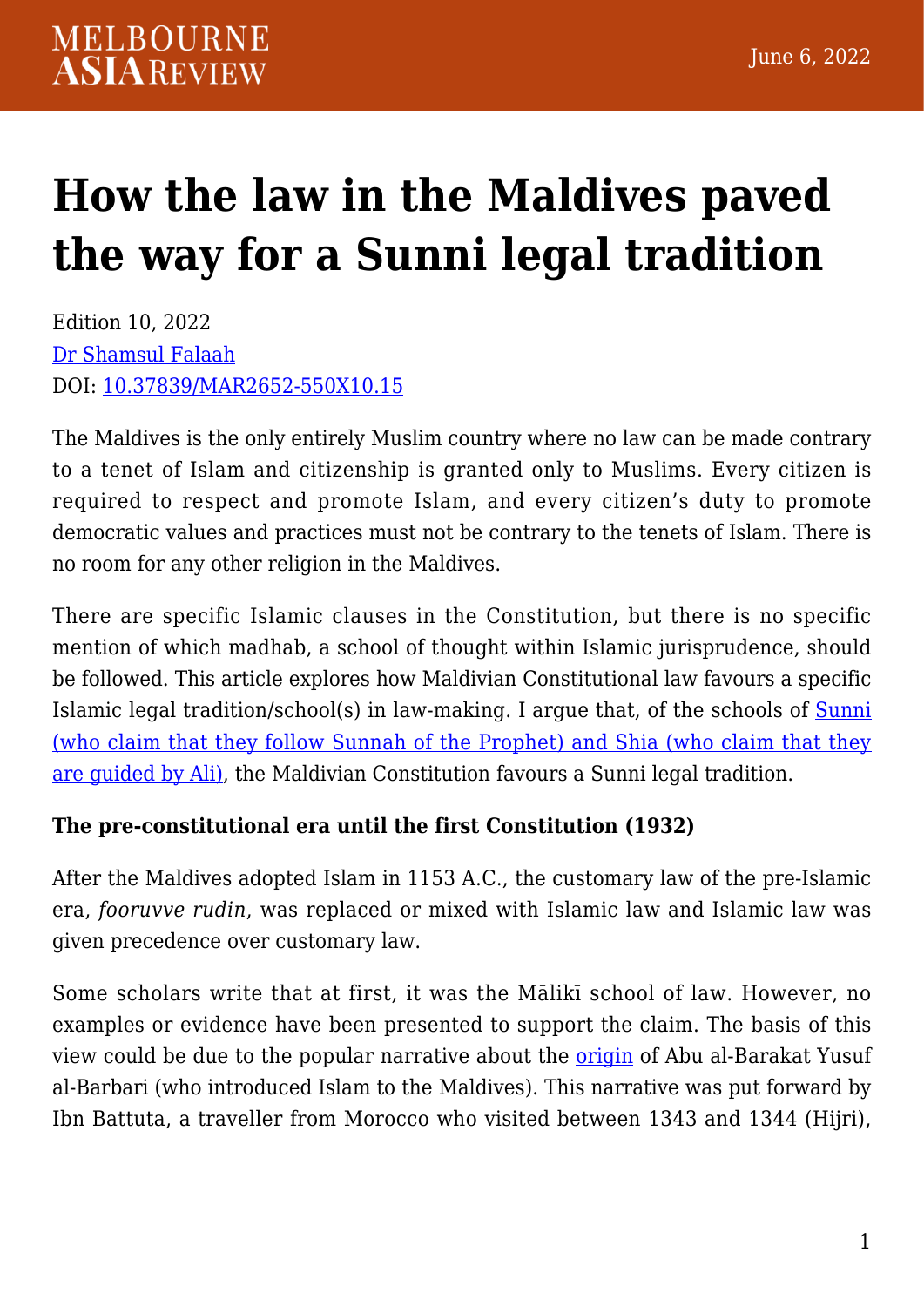was trained in Mālikī jurisprudence and was appointed as a judge in the Maldives. According to his narrative, al-Barbari was from Morocco, where the Mālikī madhab was prevalent. A second theory argued that it was Yusuf Sham al-Din Tabrizi, from Persia, who introduced Islam to the Maldives. As Ibn Battuta wrote, [certain practices](https://books.google.co.nz/books/about/Islam_in_South_Asia_in_Practice.html?id=pR0LzVCpfw8C&redir_esc=y) [of the Maldivians were different from his and he intervened in certain practices and](https://books.google.co.nz/books/about/Islam_in_South_Asia_in_Practice.html?id=pR0LzVCpfw8C&redir_esc=y) [gave up on others,](https://books.google.co.nz/books/about/Islam_in_South_Asia_in_Practice.html?id=pR0LzVCpfw8C&redir_esc=y) so it is unlikely that the Mālikī school was prevalent in the Maldives before Islam was first introduced. Moreover, historical research suggests that there were both Sunni and [Sufi](https://edinburghuniversitypress.com/pub/media/resources/Chapter_3.pdf) ([until the early 1980s\)](https://www.academia.edu/12694851/The_Maldives_were_such_an_unknown_place_back_then_Nils_Finn_Munch_Petersen_a_true_pioneer) influences, and Maldivians predominantly follow the Shāfiʻī school of Sunni Islam. Scholars argue this could be because traders and scholars from Southern Arabia and the south of India travelled to the Maldives as an intermediary stop on routes linking Southeast Asia and the Middle East. Foreigners were appointed as judges, and scholars from [Hadramawt, Yemen](https://www.persee.fr/doc/arch_0044-8613_1983_num_26_1_1844), where Shāfiʻī madhab was prevalent, [influenced the Maldives.](https://www.persee.fr/doc/arch_0044-8613_1983_num_26_1_1844) For example, Bodu Thaaheedh (published in 1150 (Hijri)) of Edhuru Umar Maafaiykaleyfaanu consists of 445 *raivaru* (a form of Dhivehi poetry) about Islamic Tawḥīd based on Shāfiʻī madhab. Mohamed Jamaluddin, who lived and studied in Hadramawt, wrote Bodu Tharutheebu, one of the first fiqh books in Dhivehi (Maldivian).

### **From the first Constitution until the current Constitution**

The first Constitution of the Maldives, adopted in 1932, was the country's first written law. In a decree convening the People's Majlis (the legislative body of the Maldives) to frame the first constitution, the Sultan Mohamed Shamsuddin III ordered that the Constitution must not contradict Islamic Shariah law. The Egyptian Constitution was one of the foundational sources of the Maldives' Constitution and it endorsed the religion of Islam as the State religion.

The oaths of the Sultan, ministers, and members of the legislature bound them to respect the religion of Islam. Throughout Maldivian constitutional history, Sultans,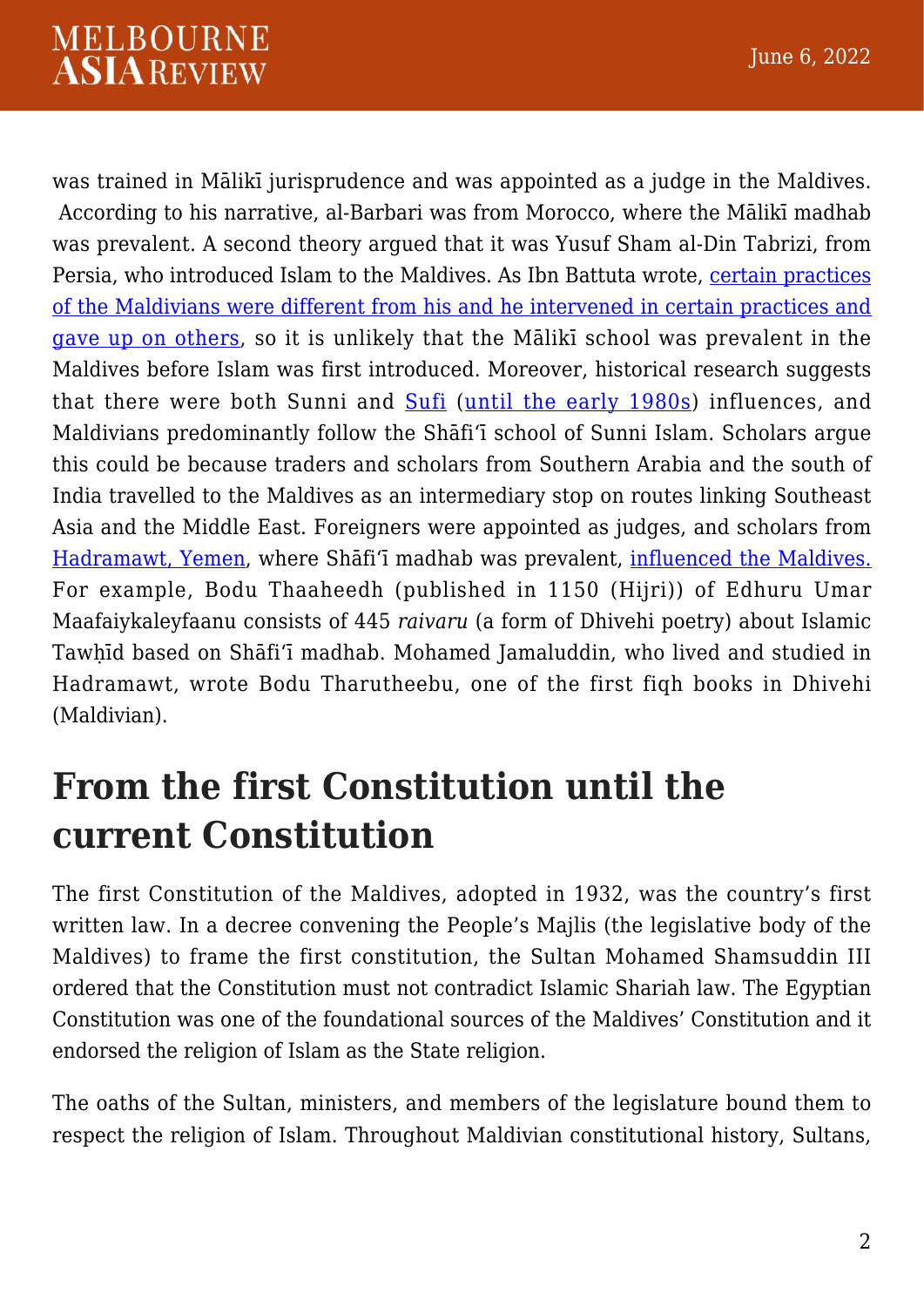cabinet ministers, and members of the legislative assemblies were required to follow a Sunni school of Islam, within Islamic jurisprudence.

The only instance where the Constitution is expressive on a specific madhab is in the First Amendment to the first Constitution. Article 74(2) of this Constitution required the Chief Justice to be a scholar of high distinction of the Shāfi'ī madhab. The Chief Justice, who is the highest authority for the administration of justice is mandated with the propagation of the tenets of Islam. This implies that Shāfi'ī madhab is the constitutional preference of the legal schools in Islam and may have influenced Islamic religious and legal practices.

Since the first Constitution, a series of laws have been passed codifying shariah and other criminal offences, including adultery and theft. However, these laws were largely silent on any specific madhab, except for two instances. Firstly, a law passed in August 1943 stated that the judge and the *naibun* (who act as judges) of the Department of Shariah are to be appointed by the State to administer laws in accordance with the Shāfi'ī madhab. An amendment to this law was passed in August 1950, which stated that the judge, Naib al-Gāḍī, and Naibun of Malé (the capital city of the Maldives), are appointed by the State to administer laws in accordance with the Shāfi'ī madhab.

Secondly, on 19 February 1944, a regulation was passed stating that a religious book must not contain any content that creates 'madhhabī khilāf'. In this context, the term 'madhhabī khilāf'" implies any content that creates any discord in the madhab of the Maldives.

Article 36 of the Constitution of 1968 stated that the President is the highest authority in the propagation of the tenets of Islam. Unlike the First Amendment to the first Constitution, the 1997 Constitution defined the 'propagation of the tenets of Islam' as the administration of the faith, beliefs and doctrines of Islam and the facilitation of the practice of the same. Because the President must be of the Sunni sect, this facilitated religious matters in accordance with Sunni Islam.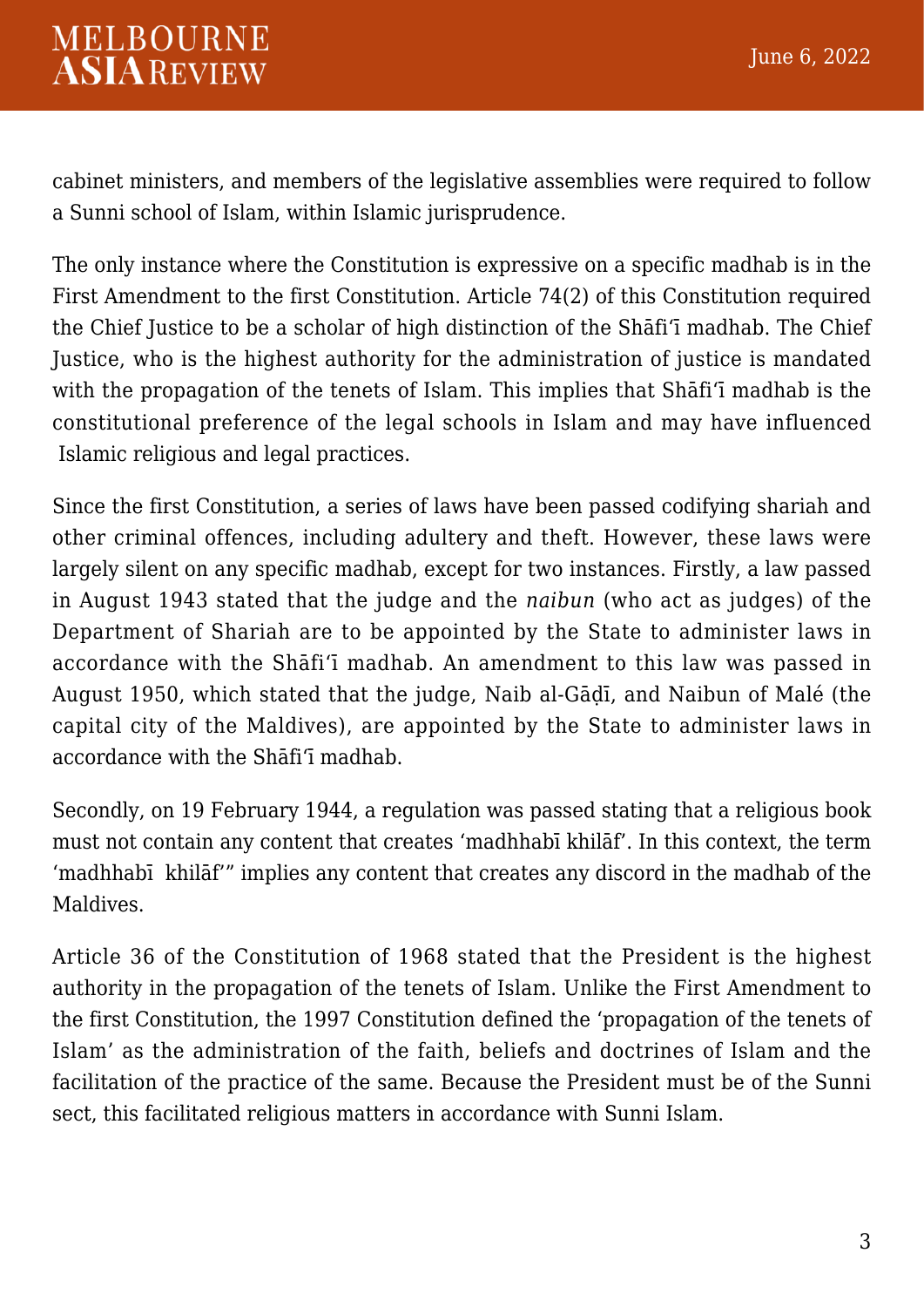On 15 May 1969, a bill was passed with no specific madhab preference prescribing certain precepts of Islam (īmān (faith), iḥsān, tahārah (cleanliness and purity), prayers, fasting, zakat (official alms tax), ḥajj (pilgrimage) as compulsory for every Maldivian. In addition, laws were passed pertinent to the jury system, Attorney-General, the recitation of the Quran and religious education. However, no preference was given to any specific madhab.

On 3 July 1994, the *Protection of Religious Unity Among Maldivians Act* (Law Number 6/94) was adopted. According to Article 1 of this law, as Maldivians are followers of Islam, and in principle homogeneously follow a single madhab, both the government and the people must protect religious unity. Even though it states that Maldivians follow a single madhab, it does not specify which one. According to this law, preaching includes the procession of religious speeches and religious guidance and using means of media and publications in preaching. This law also sets licensing requirements for preachers which could only be issued for 'Muslims'.

The 1997 Constitution was the first constitution that provided a definition for law. The term 'law' was defined to include 'the norms and provisions of Shari'ah established by the Noble Quran and the traditions of the Noble Prophet, and the rules derived therefrom.' However, it does not specify whether it means Shariah of Sunni or Shia sect. No other constitution or law provided a definition of law including Shariah as part of law.

During this era, as well as others, scholarly work contributed to the promotion of Shāfi'ī madhab. Notable publications include Ali Edhuru Thakurufaan's *Zuhurulkamaalaathi fi Ahkaamil Ibaadaati* (*Bodu Tharutheebu*) (published in 1353 (Hijri)). This was the most comprehensive book on Islamic jurisprudence (fiqh) in Dhivehi (Maldivian). Hussain Salaahuddin's *Irushadul Anaama* and Mohamed Jameel's *Thauleem Dhiyana* (first volume published in 1362 and the second and third volumes published in 1964 (Hijri)) were based on similar Islamic principles. These are the books from which Maldivians learned Islamic rulings and teachings for generations. There is also evidence that influential Maldivian writer Hussain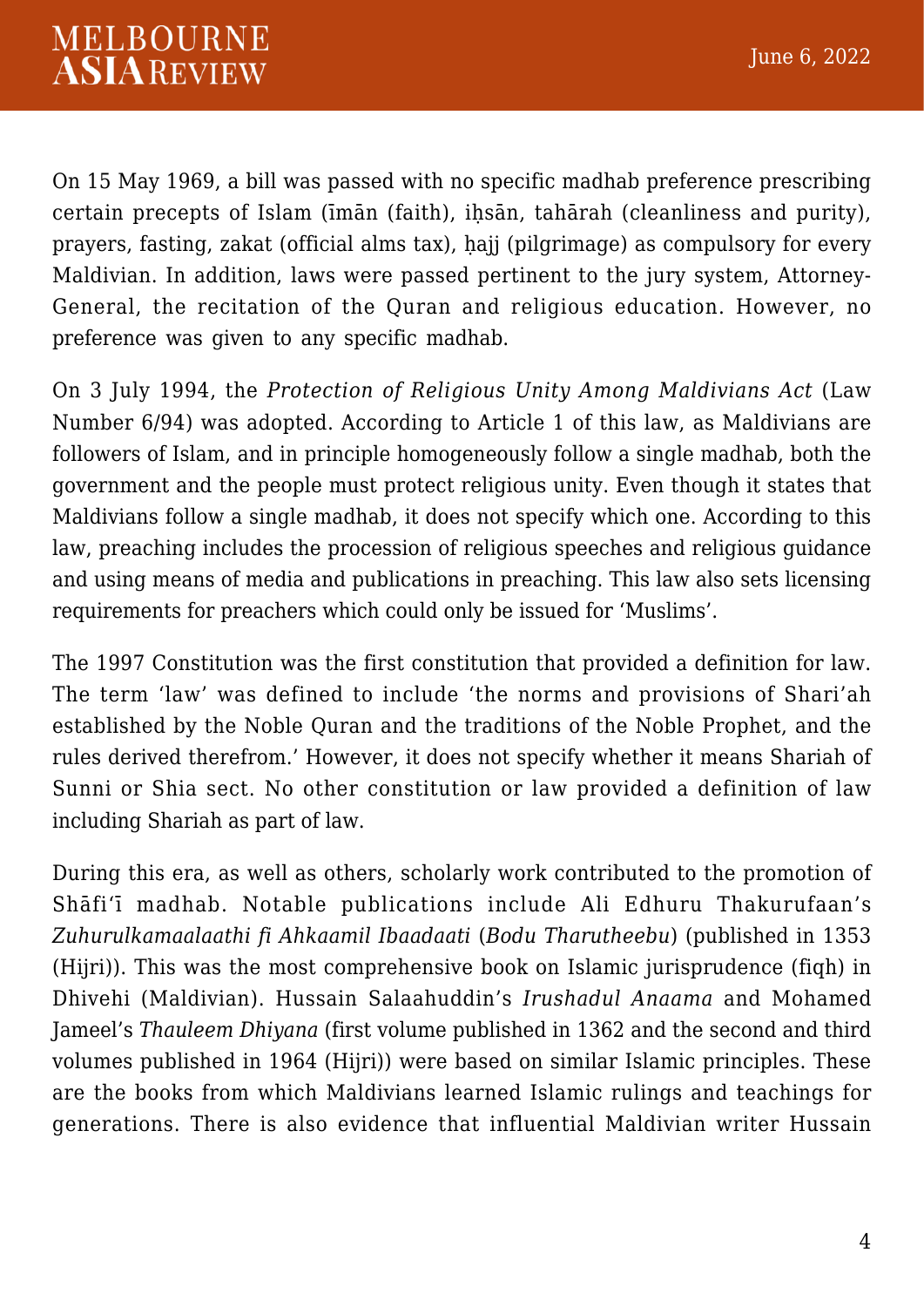Salaahuddin taught [Arabic and Imam Nawawī's](http://saruna.mnu.edu.mv/jspui/bitstream/123456789/3574/3/Ahmed%20Kaamil%20Didige%20h%27ayaai) *[Minhaj al-Tālibīn](http://saruna.mnu.edu.mv/jspui/bitstream/123456789/3574/3/Ahmed%20Kaamil%20Didige%20h%27ayaai)* which is known as a manual of jurisprudence in Shāfiʻī fiqh.

Government policies enhanced the promotion of the Shāfi'ī madhab during this era. The first government department responsible for religious affairs was mandated with the department of Shari'a established in 1920. Later, two departments established under the first Constitution were given control over religious affairs. The Ministry of Justice was mandated with the propagation of tenets of Islam while the Ministry of Religious Endowments (Wakf) was mandated with the administration of mosques, imams, Friday prayers and cemeteries.

When Mohamed Ameen was the Wali al-Amr (ruler) between 1 January 1953 to 21 August 1953, such as the death penalty and amputation were implemented. Sheikh Ibrahim Rushdi Al-Azhari, a prominent Shāfiʻī scholar in the Maldives was appointed to head the Ministry of Religious Endowments (Wakf). And, during the rule of President Maumoon Abdul Gayoom (between 1978 to 2008), religious affairs were first mandated to the justice ministry. However, in 1982, a department for religious affairs was established until the formation of a ministry for justice and religious affairs on 11 November 1993. This ministry lasted until the Supreme Council of Islamic Affairs was formed on 6 November 1996 . He was a graduate of Al-Azhar University in Egypt, and his policies were in line with Shāfiʻī madhab which was also prevalent in Egypt. Since the 1970s, the Salafi movement has started to exist. However, the government, especially during Maumoon's rule, suppressed madhabs other than Shāfiʻī. Since the first government under the current Constitution, there has been a designated ministry for Islamic Affairs which has been headed by ministers who were educated and trained in Sunni educational institutions.

#### **From the current Constitution onwards**

Unlike the 1997 Constitution, which gave equal status to law and Islamic Shariah in its definition of law, the current Constitution of 2008 does not include Islamic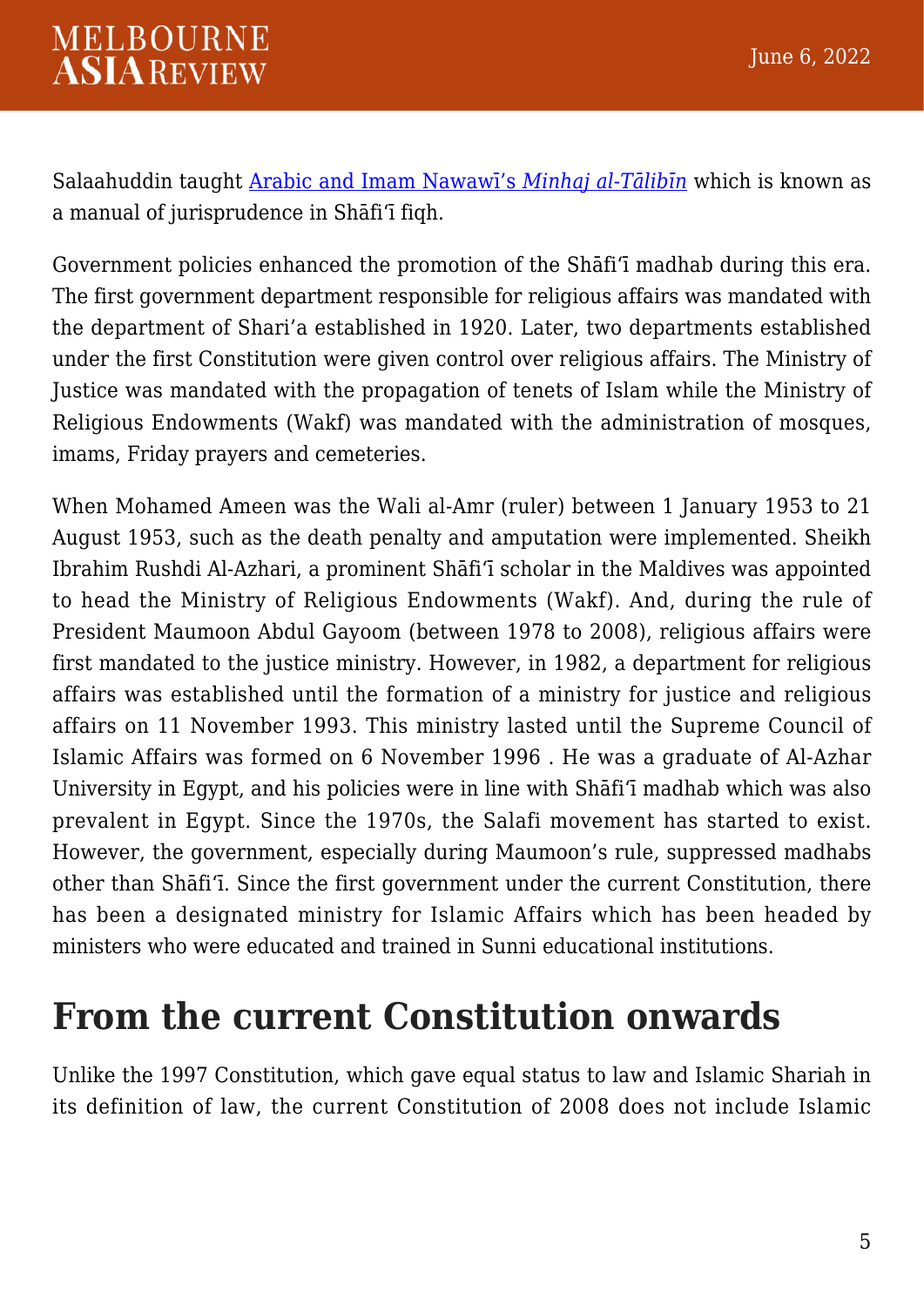Shariah in its definition of law. The current Constitution defines law as statutes enacted by the People's Majlis, the Maldives' legislative body, and assented to by the President and those regulations which are authorised by, and which fall within, the ambit of those statutes. Article 142 requires judges to rely on Islamic Shariah where the Constitution or other law is silent, which suggests that Islamic Shariah must be a complementary or secondary source. Interestingly, from the debates in the People's Majlis, it is clear that Islamic Shariah was not included in debates around the first draft proposal of this provision. It was added later because members believed that Islamic Shariah should be a source of law in an entirely Muslim country.

However, despite the secondary status given to Islamic Shariah as a source of law, the current Constitution, for the first time in Maldivian constitutional history, adopted an Islamic repugnancy clause; a constitutional provision that requires legislation to conform to the tenets of Islam. Articles 10(b) and 70(2)(b), (c) limit lawmaking power subject to the tenets of Islam. According to Article 274 of the Constitution, a 'tenet of Islam' means those principles of Shariah [legal principles/ahkām] whose authenticity is not in dispute from among those found in the Holy Quran and Sunnah of the Noble Prophet, and those principles deriving from these two origins.

Even though Article 274 of the Constitution does not specify a particular Islamic legal school, it does provide a definition of Islamic Shariah:

*'the ways preferred by the ahl-sunnah wa al-jamāʻa [people of the sunnah and the community] in relation to criminal, civil, personal and other matters found in the Holy Quran and Sunnah.'* 

As can be seen from the above, in the eyes of the Constitution, Islamic Shariah contains the preferred opinions of *ahl-sunnah wa al-jamāʻa* in all matters, ie 'other matters found in the Holy Quran and Sunnah'; not only in relation to criminal, civil and personal matters. Moreover, the definition does not state that it is only the 'rulings' of the *ahl-sunnah wa al-jamāʻa*. Instead, it states their preference on all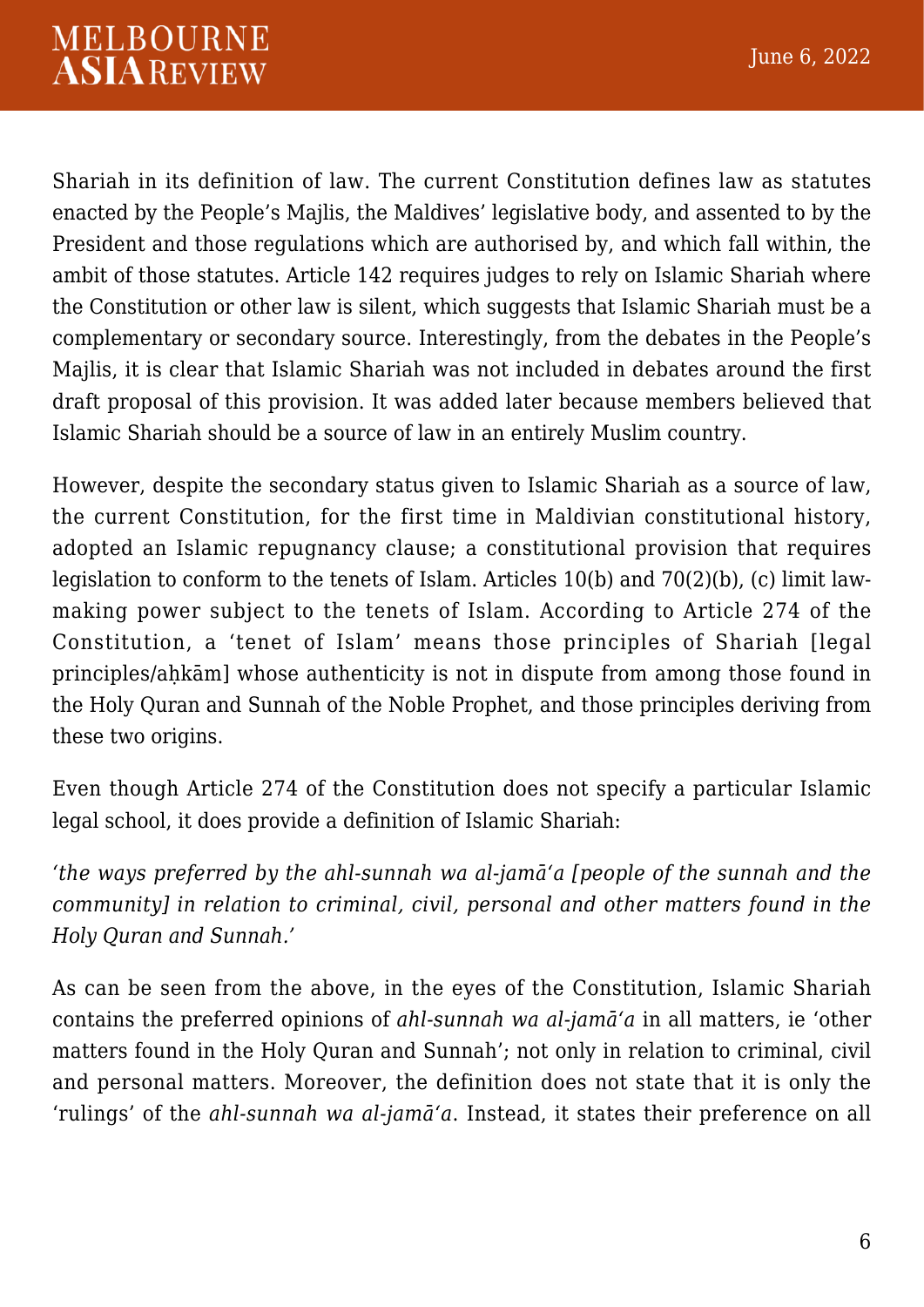matters found in the Holy Quran and Sunnah. The only restriction is that the ways should be the majority's opinion among the *ahl-sunnah wa al-jamāʻa*.

It should be noted that the first penal code adopted (including amendments to it) refers to Islamic Shariah but does not provide a definition of it. The [Third](https://www.mvlaw.gov.mv/pdf/ganoon/chapterVIII/26-2015.pdf) [Amendment](https://www.mvlaw.gov.mv/pdf/ganoon/chapterVIII/26-2015.pdf) (26/2015) to the Penal Code adopts the definition of Islamic Shariah in Article 274 (a) of the Constitution.

Unlike the previous consensus that the Maldives is predominantly Shāfi'ī, legal developments since the inception of the current Constitution suggest that there is allowance given to recognise rulings of different Sunni madhabs. For example, in 2011, the *Protection of Religious Unity Among the Maldivian's Regulation* was adopted under the religious unity law. This regulation established the criteria for issuing licenses to preachers which include that a preacher must be a 'Muslim'. Even though it allows for foreign preachers to preach in the Maldives, it does not require the preacher to be of the Sunni sect. It also prohibits preaching against *ijmāʿ,* (consensus of opinion of the Muslim community or scholars on a point of Islamic law). However, this regulation sets out principles that must be followed in preaching on matters that carry *ikhtilāf* (juristic disagreement or disagreement on religious matters). In such matters, it also requires the preacher to take a stand on the opinion of the *jumhūr* (majority) of scholars. This suggests that a preacher is not obligated to preach based on a specific or single madhab.

Another example is Article 124 (a) (i) of the [Fifth Amendment](https://www.mvlaw.gov.mv/pdf/ganoon/chapterVIII/22-2021.pdf) (Law Number 22/2021) to the Penal Code which criminalised accusing or portraying a person as anti-Islamic based on the behaviour or an opinion expressed by the person (on a matter of *ikhtilāf*) that does not contradict with the opinions of scholars of *ahlsunnah wa al-jamāʻa*. The wording of this article interestingly suggests that opinions and behaviour, if within the Sunni sect, is permitted.

The [First Amendment](https://www.mvlaw.gov.mv/pdf/ganoon/chapterII/8-2014.pdf) (Law Number 8/2014) to the *Protection of Religious Unity Among Maldivians Act* states that designing and compiling the Islamic school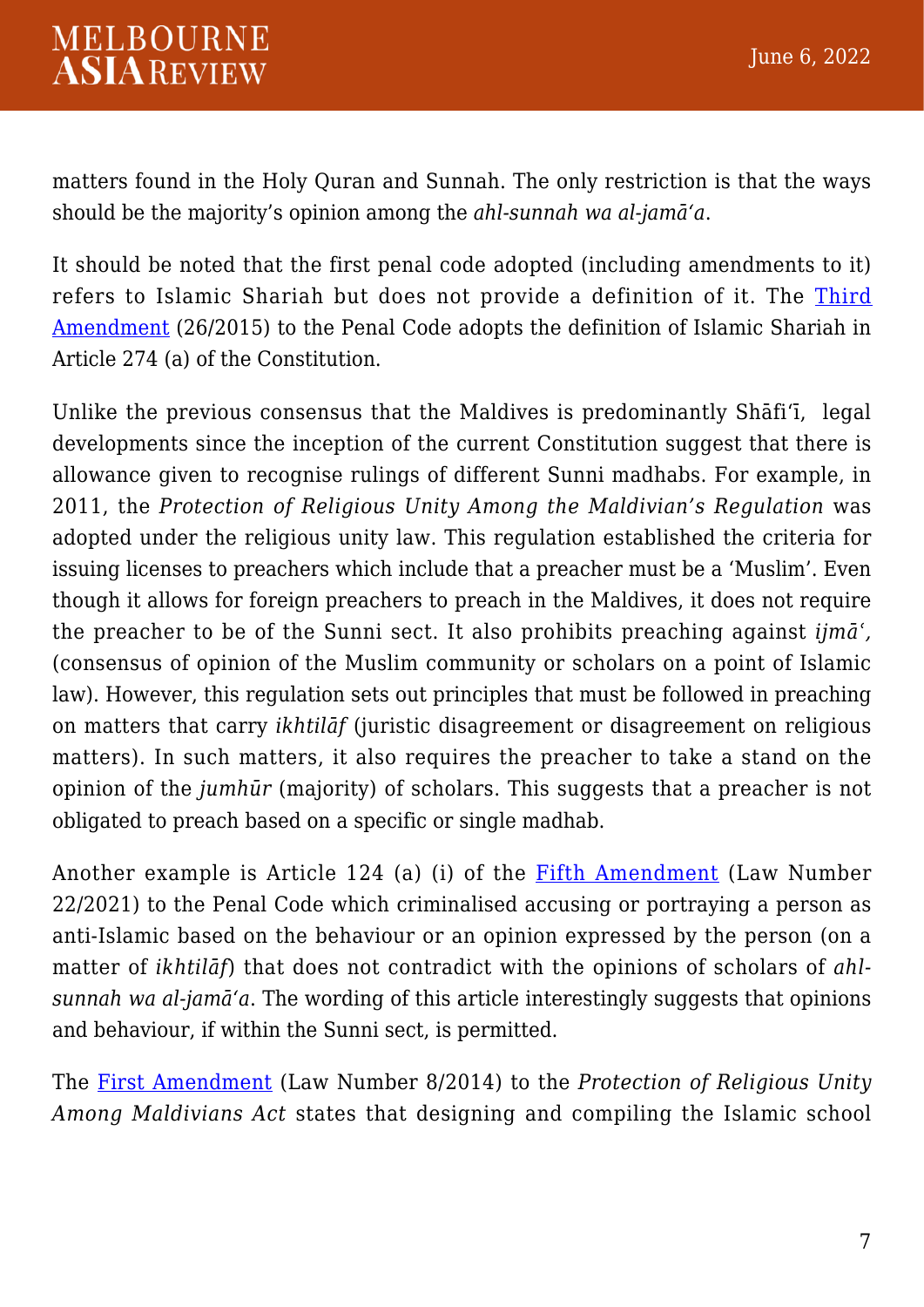curriculum is compulsory and should inculcate a love for Islam and discourage "*madhabī khilāf*" (discord of the madhabs) in children and mandated Islam as a compulsory subject for students in Grade 1 to 10. By the [Second Amendment](https://www.mvlaw.gov.mv/pdf/ganoon/chapterII/6-2016.pdf) (Law Number 6/2016) to the religious unity law, the [Supreme Council for Islamic Fatwa](https://fatwamajlis.gov.mv/) replaced the Fiqh Academy of Maldives (which was established in 2009). The members of the Supreme Council must hold at least a level 9 qualification (postgraduate) in Islamic Fiqh, or comparative fiqh, principles of jurisprudence, or Islamic Shariah. The fatwas of the Fiqh Academy of the Maldives and the Supreme Council for Islamic Fatwa have also relied on rulings and opinions of different Sunni madhabs and their scholars.

The jurisprudence of the courts also reflects this approach since the current Constitution came into force. For example, in several cases, the courts have discussed and relied upon different opinions of Sunni madhabs and scholars. Their decisions were not only based on Shāfi'ī rulings or scholars of Shāfi'ī madhab.

## **Conclusion**

Based on the historical research and the laws of the Maldives, it could be argued that Sunni Islam has been predominantly practised in the Maldives since the earliest written Islamic history. It is evident that even in the absence of written laws, Sunni Islamic legal schools were followed in the administration of justice and based on the teachings of Sunni scholars.

As the Maldives' first written law is the first Constitution of 1932, which required the Sultan and members of the legislature to follow of the Sunni sect, it suggests that Sunni Islam was prevalent in the Maldives even in the absence of a constitution imposing Sunni Islam. Moreover, throughout most of Maldivian constitutional history, there has been a requirement that the president, cabinet members, members of the legislative assembly, and judges be followers of a Sunni school of Islam. However, there has been no mention of a specific madhab except in one